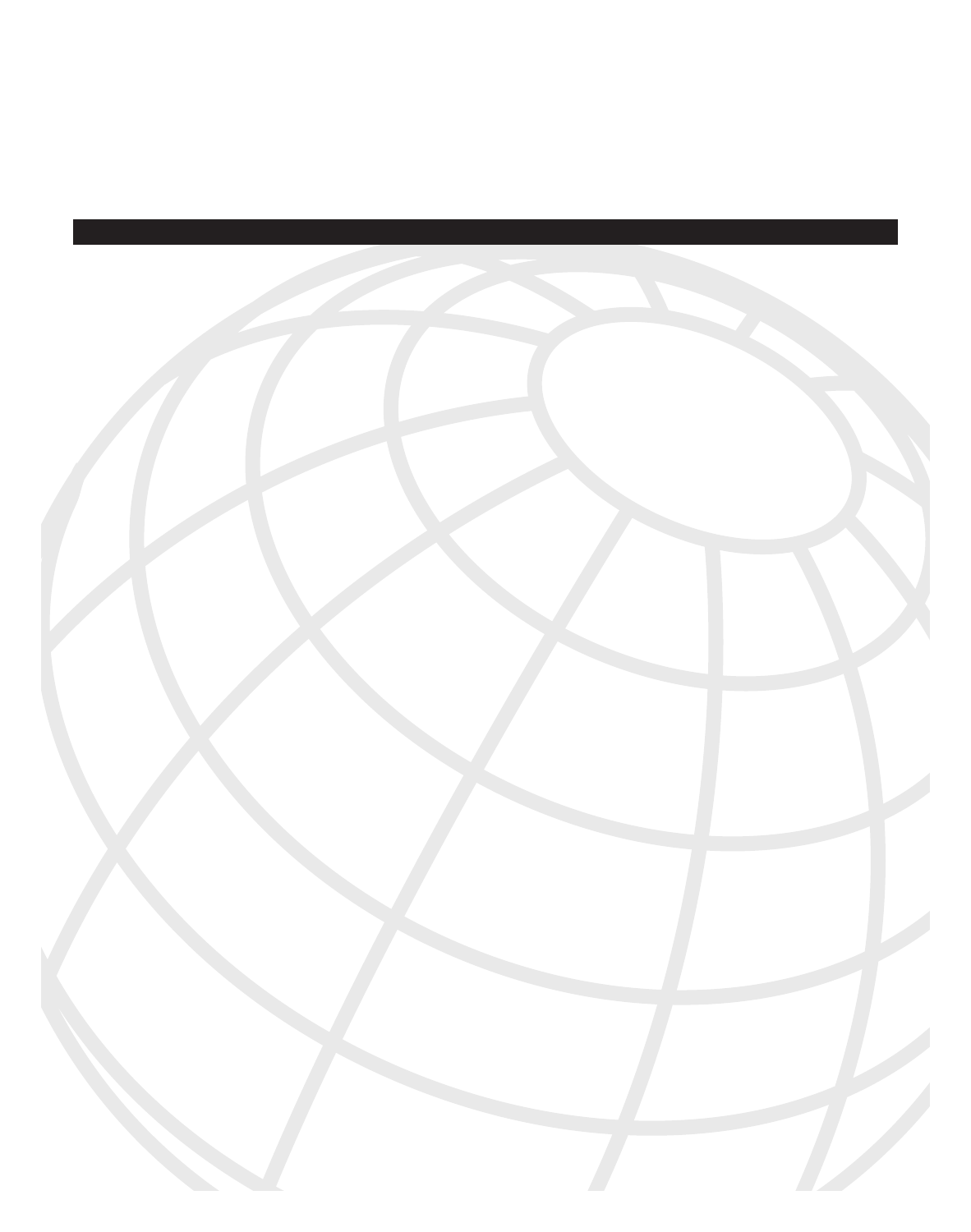# **APPENDIX G**

# **Which Routing Protocol?**

Among all the thorny questions that network engineers are asked on a regular basis, probably among the hardest is this one:

My network currently runs Enhanced Interior Gateway Routing Protocol (EIGRP). Would I be better off if I switched to Open Shortest Path First (OSPF)?

You can replace the two protocols mentioned in this sentence with any pair of protocols among the advanced interior gateway protocols (OSPF, Intermediate System-to-Intermediate System [IS-IS] and EIGRP), and you have described a question that routing protocol engineers are asked probably thousands of times a year. Of course, convergence is always faster on the other side of the autonomous system boundary, so to speak, so it is always tempting to jump to another protocol as soon as a problem crops up with the one you are running.

How do you answer this question in real life? You could try the standard, "It depends," but does this really answer the question? The tactic in the Routing Protocols Escalation Team was to ask them questions until they went away, but none of these answers really helps the network operator or designer really answer the question, "How do you decide which protocol is the best?"

Three questions are embedded within this question, really, and it is easier to think about them independently:

- Is one protocol, in absolute terms, "better" than all the other protocols, in all situations?
- If the answer to this first question is "No," does each routing protocol exhibit some set of characteristics that indicate it would fit some situations (specifically, network topologies) better than others?
- After you have laid out the basics, what is the tradeoff in living with what you currently have versus switching to another routing protocol? What factors do you need to consider when doing the cost/benefit analysis involved in switching from one routing protocol to another?

This appendix takes you through each of these three questions. This might be the first and last time that you hear a network engineer actually answer the question, "Which routing protocol should I use?" so get ready for a whirlwind tour through the world of routing.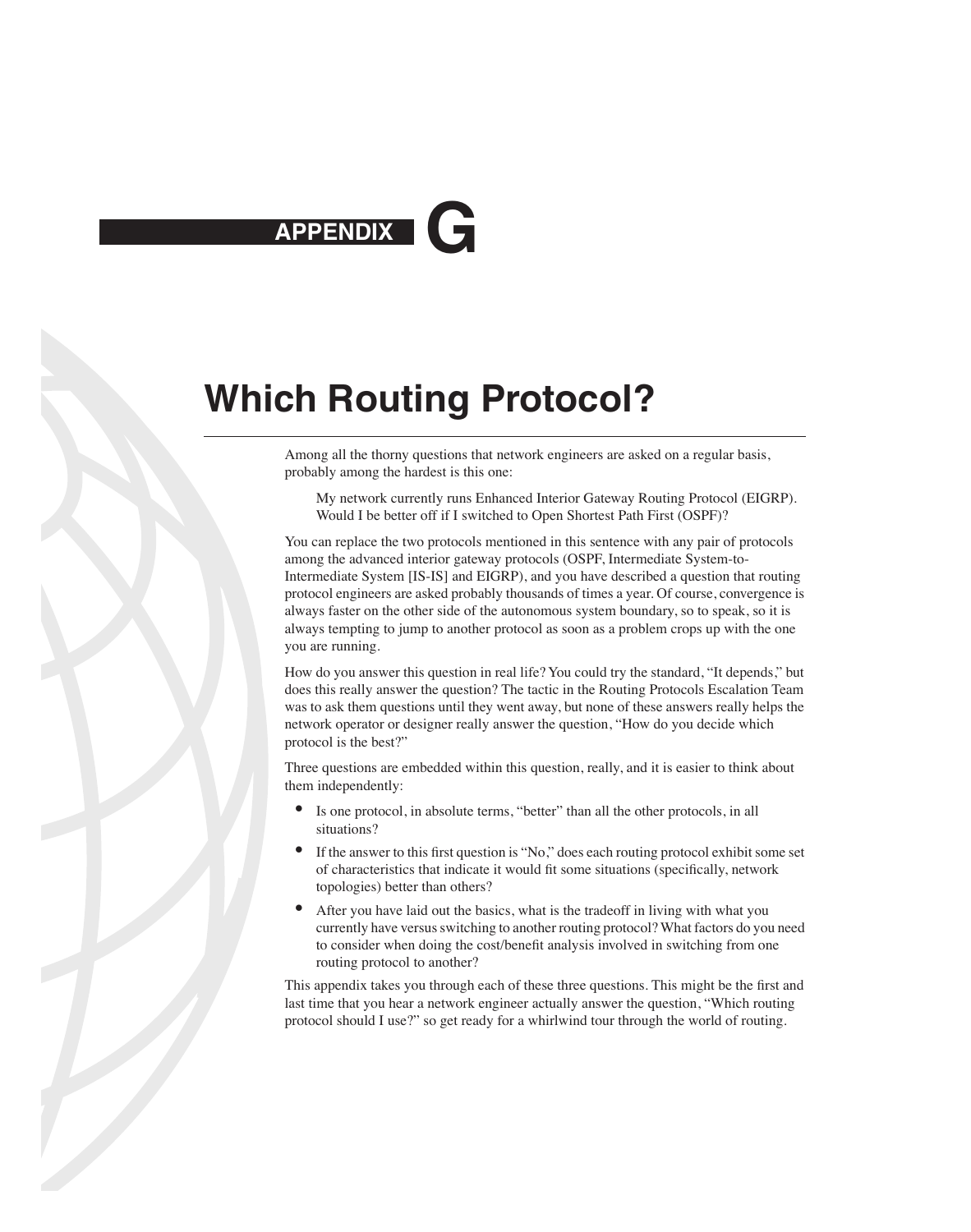### **Is One Protocol "Better" Than the Others?**

The first thing you need to do with this sort of question is to qualify it: "What do you mean by better?" Some protocols are easier to configure and manage, others are easier to troubleshoot, some are more flexible, and so on. Which one are you going to look at?

This appendix examines ease of troubleshooting and convergence time. You could choose any number of other measures, including these:

- **Ease of management**—What do the Management Information Bases (MIBs) of the protocol cover? What sorts of **show** commands are available for taking a network baseline?
- **Ease of configuration**—How many commands will the average configuration require in your network configuration? Is it possible to configure several routers in your network with the same configuration?
- **On-the-wire efficiency**—How much bandwidth does the routing protocol take up while in steady state, and how much could it take up, at most, when converging in response to a major network event?

#### **Ease of Troubleshooting**

The average uptime (or reliability) of a network is affected by two elements:

- How often does the network fail?
- How long does it take to recover from a failure?

The network design and your choice of equipment (not just the vendor and operating system, but also putting the right piece of equipment into each role and making certain that each device has enough memory, and so on) play heavily into the first element. The design of the network also plays into the second element. The piece often forgotten about when considering the reliability of a network is how long it takes to find and fix, or troubleshoot, the network when it fails.

Ease of management plays a role in the ease of troubleshooting, of course; if it is hard to take a baseline of what the network is supposed to look like, you will not do so on a regular basis, and you will have a dated picture to troubleshoot from. The tools available for troubleshooting are also important. Of course, this is going to vary between the implementations of the protocols; here, implementations in Cisco IOS Software illustrate the concepts. Table G-1 outlines some of the troubleshooting tools that are available in EIGRP, OSPF, and IS-IS, in Cisco IOS Software.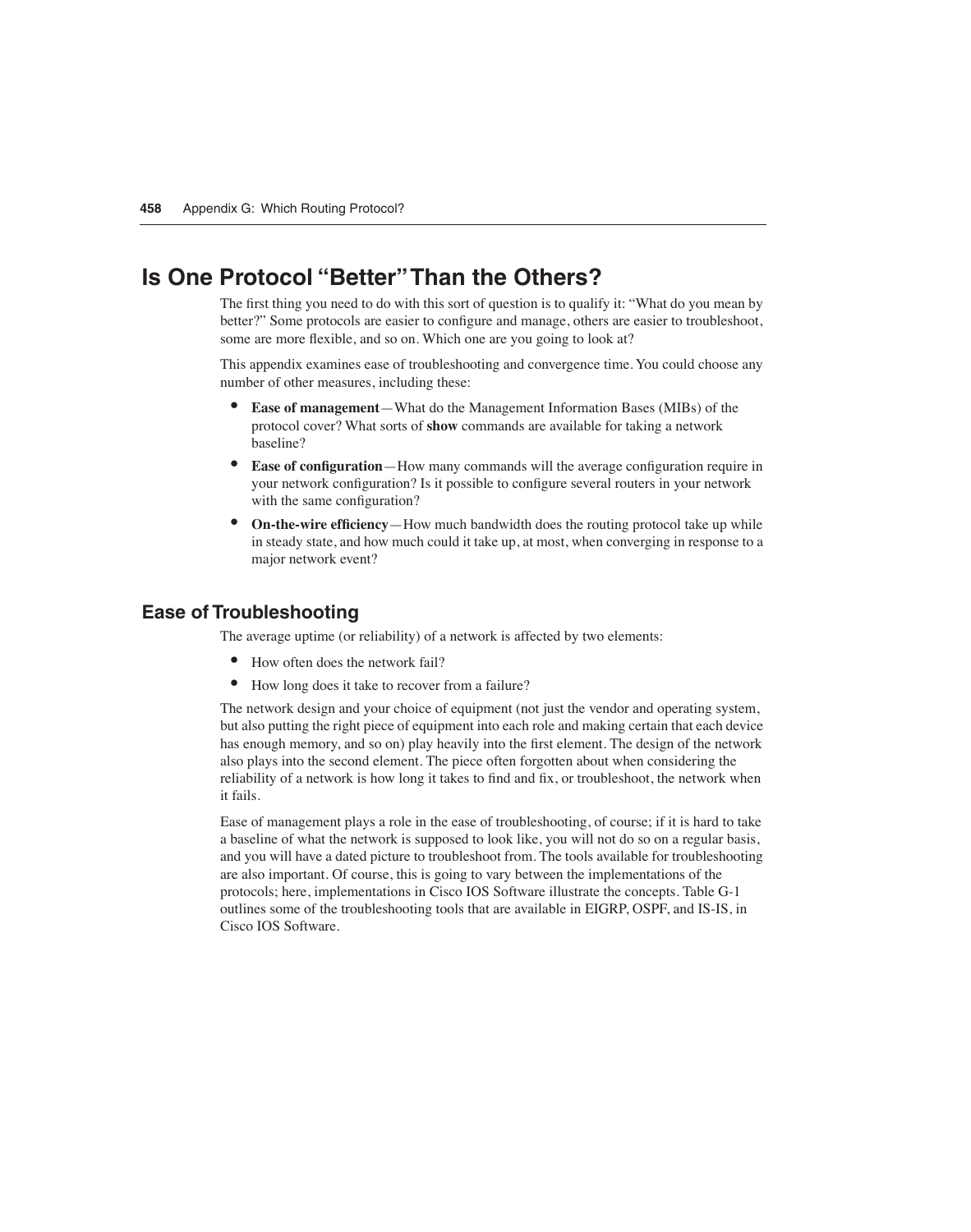|                                               | <b>EIGRP</b>                                                                                                    | <b>OSPF</b>                                                                                     | <b>IS-IS</b>                                    |
|-----------------------------------------------|-----------------------------------------------------------------------------------------------------------------|-------------------------------------------------------------------------------------------------|-------------------------------------------------|
| Debug Neighbors                               | Neighbor formation state;<br>hello packets.                                                                     | Neighbor formation state;<br>hello packets.                                                     | Packets exchanged during<br>neighbor formation. |
| Log Neighbor State                            | Yes.                                                                                                            | Yes.                                                                                            | No.                                             |
| Debug Database<br><b>Exchange and Packets</b> | Packets exchanged<br>(updates, replies, and so<br>on), with filters per<br>neighbor or for a specific<br>route. | Packets flooded, with<br>filters for specific routing<br>information. Packets<br>retransmitted. | Packets flooded.                                |
| Debug Interactions with<br>the Routing Table  | Yes.                                                                                                            | No.                                                                                             | No.                                             |
| Debug Route Selection<br>Process              | Yes $(DUAL1 FSM2$<br>events).                                                                                   | Yes $(SPF3$ events).                                                                            | Yes (SPF events).                               |
| <b>Show Database</b>                          | Yes, by specific route and<br>route state.                                                                      | Yes, by $LSA4$ type and<br>advertising router.                                                  | Yes, by $LSP5$ ID or type<br>of route.          |
| Event Log                                     | Yes; understandable if you<br>comprehend DUAL and its<br>associated terminology.                                | Yes; only understandable if<br>you have access to the<br>source code.                           | No.                                             |

**Table G-1** *Cisco IOS Software Troubleshooting Tools for EIGRP, OSPF, and IS-IS*

 $1$  DUAL = Diffusing Update Algorithm

 $2$  FSM = finite state machine

 $3$  SPF = shortest path first

 $4$  LSA = link-state advertisement

 $5$  LSP = link-state packet

From this chart, you can see that EIGRP generally provides the most tools for finding a problem in the network quickly, with OSPF running a close second.

#### **Which Protocol Converges Faster?**

I was once challenged with the statement, "There is no way that a distance vector protocol can ever converge faster than a link-state protocol!" An hour and a half later, I think the conversation tapered off into, "Well, in some situations, I *suppose* a distance vector protocol *could* converge as fast as a link-state protocol," said without a lot of conviction.

In fact, just about every network engineer can point to reasons why he thinks a specific routing protocol will *always* converge faster than some other protocol, but the reality is that all routing protocols can converge quickly or slowly, depending on a lot of factors strictly related to network design, without even considering the hardware, types of links, and other random factors that play into convergence speed in different ways with each protocol. As a specific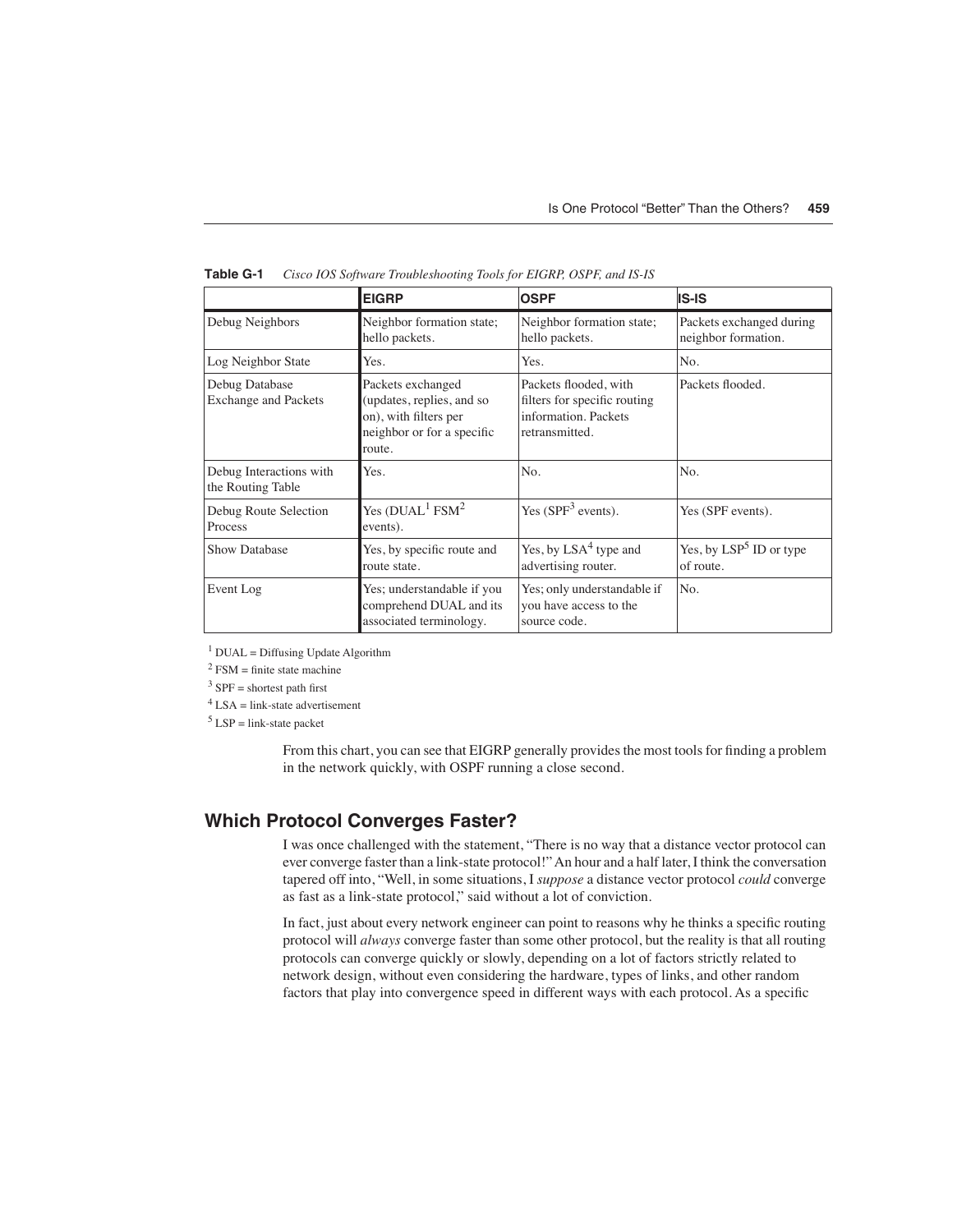example, look at the small network illustrated in Figure G-1 and consider the various options and factors that might play into convergence speed in this network.





This figure purposefully has no labels showing anything concerning routing protocols configuration or design; instead, this section covers several possible routing configurations and examines how the same protocol could converge more or less quickly even on a network this small through just minor configuration changes.

Start with EIGRP as an example:

- The Router A to C link has a bandwidth of 64 kbps.
- The Router A to B link has a bandwidth of 10 Mbps.
- The Router B to D and Router C to D links have equal bandwidths.

With this information in hand, you can determine that Router D is going to mark the path to 10.1.1.0/24 through Router B as the best path (the *successor*in EIGRP terms). The path through Router C will not be marked as a *feasible successor*, because the differential in the metrics is too great between the two paths. To the EIGRP process running on Router D, the path through Router C cannot be proven based on the metrics advertised by Routers B and C, so the path through Router C will not be installed as a possible backup route.

This means that if the Router B to D link fails, Router D is forced to mark 10.1.1.0/24 as *active* and send a query to Router C. The convergence time is bounded by the amount of time it takes for the following tasks:

- Router D to examine its local topology table and determine that no other known loop-free paths exist.
- Router D to build and transmit a query toward Router C.
- Router C to receive and process the query, including examining its local EIGRP topology table, and find it still has an alternate path.
- Router C to build a reply to the query and transmit it.
- Router D to receive the reply and process it, including route installation time and the time required to change the information in the forwarding tables on the router.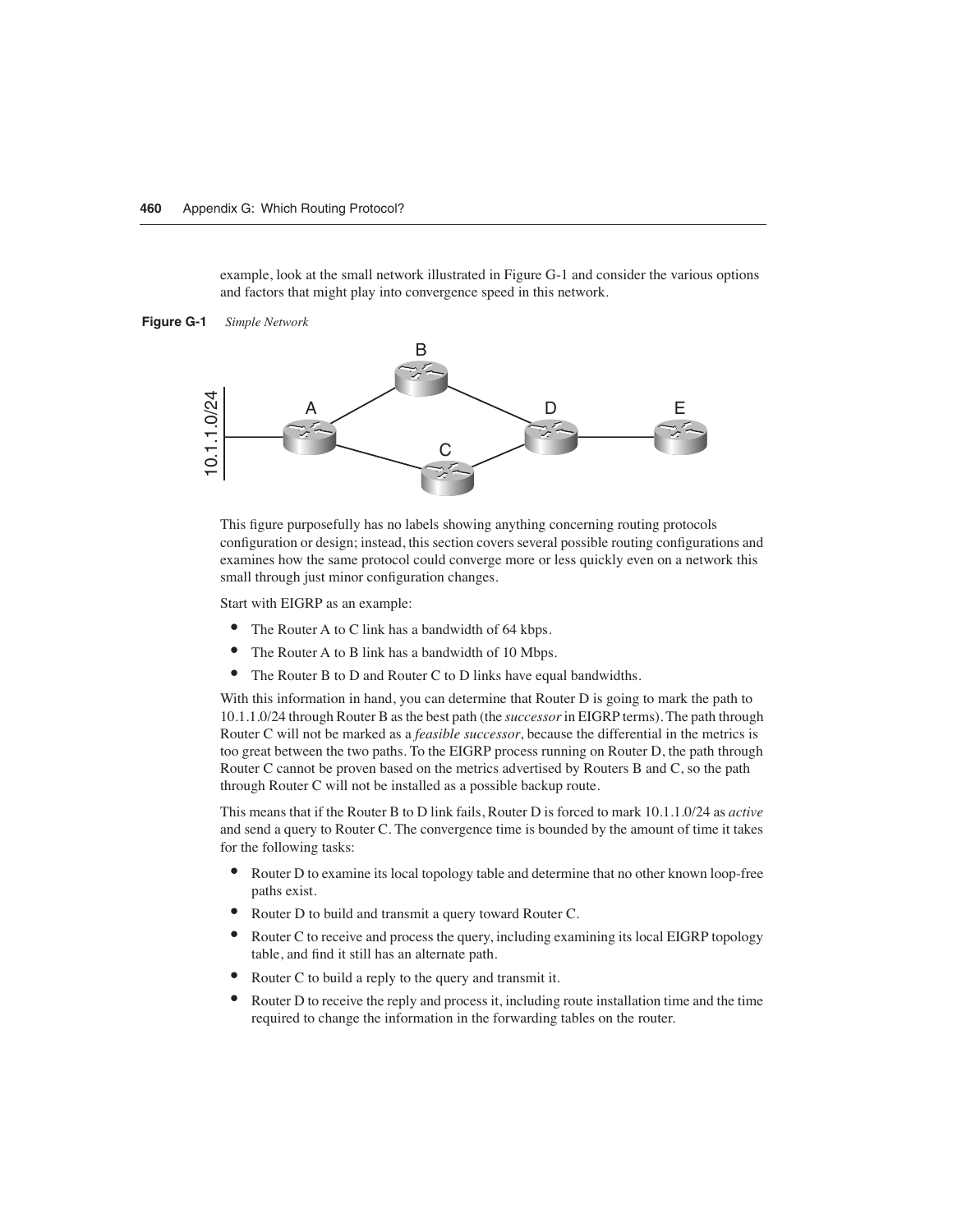Many factors are contained in these steps; any one of them could take a long time. In the real world, the total time to complete the steps in this network is less than two or three seconds.

Now change the assumptions just slightly and see what the impact is:

- The Router A to C link and A to B links have equal bandwidth.
- The Router B to D link has a bandwidth of 64 kbps.
- The Router B to C link has a bandwidth of 10 Mbps.

As you can tell, the network conditions have been changed only slightly, but the results are altered dramatically. In this case, the path to 10.1.1.0/24 through Router C is chosen as the best path. EIGRP then examines the path through Router B and finds that it is a loop-free path, based on the information embedded in EIGRP metrics. What happens if the Router B to C link fails?

The process has exactly one step: Router D examines its local EIGRP topology table and finds that an alternate loop-free path is available. Router D installs this alternate route in the local routing table and alters the forwarding information as needed. This processing takes on the order of 150 milliseconds or less.

Using the same network, examine the various reactions of OSPF to link failures. Begin with these:

- The Router B to D link has a cost of 20.
- All other links in the network have a cost of 10.
- All routes are internal OSPF routes.

What happens if the Router B to C link fails?

- **1** Router B and C detect the link failure and wait some period of time, called the link-state advertisement (LSA) generation time. Then they flood modified router LSAs with this information.
- **2** The remaining routers in the network receive this new LSA and place it in their local linkstate databases. The routers wait some period of time, called the shortest path first (SPF) wait time, and then run SPF.
- **3** In the process of running SPF, or after SPF has finished running (depending on the implementation), OSPF will install new routing information in the routing table.

With the default timers, it could take up to one second (or longer, in some situations) to detect the link failure and then about three and a half seconds to flood the new information. Finally, it could take up to two and a half seconds before the receiving routers will run SPF and install the new routing information. With faster times and various sorts of tuning, you can decrease these numbers to about one second or even in the 300-millisecond range in some specific deployments.

Making Router D an area border router (ABR) dramatically impacts the convergence time from the Router E perspective because Router D has to perform all the preceding steps to start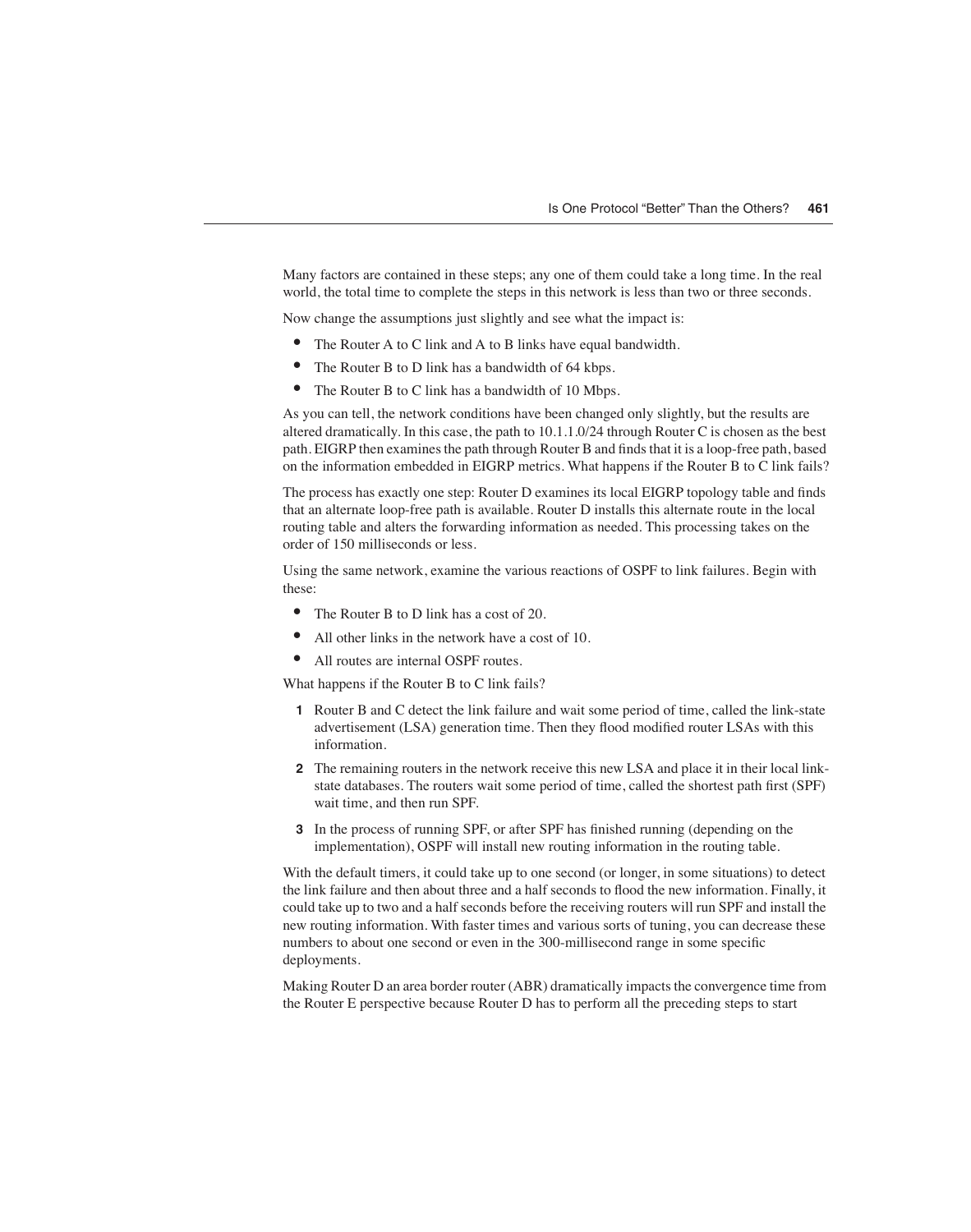convergence. After Router D has calculated the new correct routing information, it must generate and flood a new summary LSA to Router E, and Router E has to recalculate SPF and install new routes.

Redistributing 10.1.1.0/24 into the network and making the area that contains Routers A, B, C, and D into a not-so-stubby area (NSSA) throws another set of timers into the problem. Router D now has to translate the Type 7 external LSA into an external Type 5 LSA before it can flood the new routing information to Router E.

These conditions do not even include the impact of multiple routes on the convergence process. EIGRP, for instance, can switch from its best path to a known loop-free path for 10,000 routes just about as fast as it can switch 1 route under similar conditions. OSPF performance is adversely impacted by the addition of 10,000 routes into the network, possibly doubling convergence time.

You can see, then, that it is not so simple to say, "EIGRP will always converge faster than OSPF," "IS-IS will always converge faster than EIGRP," or any other combination you can find. Some people say that OSPF always converges faster than EIGRP, for instance, but they are generally considering only intrarea convergence and not the impact of interarea operations, the impact of various timers, the complexity of the SPF tree, and other factors. Some people say that EIGRP always converges faster than any link-state protocol, but that depends on the number of routers involved in the convergence event. The shorter the query path, the faster the network converges.

If you align all the protocol convergence times based on the preceding examination, you generally find the convergence times in this order, from shortest to longest:

- **1** EIGRP with feasible successors.
- **2** Intrarea OSPF or IS-IS with fast or tuned timers.
- **3a** EIGRP without feasible successors.
- **3b** Intrarea OSPF or IS-IS with standard timers.
- **3c** Interarea OSPF or IS-IS.

The last three are highly variable, in reality. In any particular network, OSPF, IS-IS, and EIGRP without feasible successors might swap positions on the list. The network design, configuration, and a multitude of other factors impact the convergence time more than the routing protocol does. You get the best convergence time out of a routing protocol if you play the network design to the strengths of the protocol.

# **Which Designs Play to the Strength of Each Protocol?**

The natural question, after you have decided that network design plays into the suitability of the protocol (you have seen this to be the case for convergence speed, but the same is also true of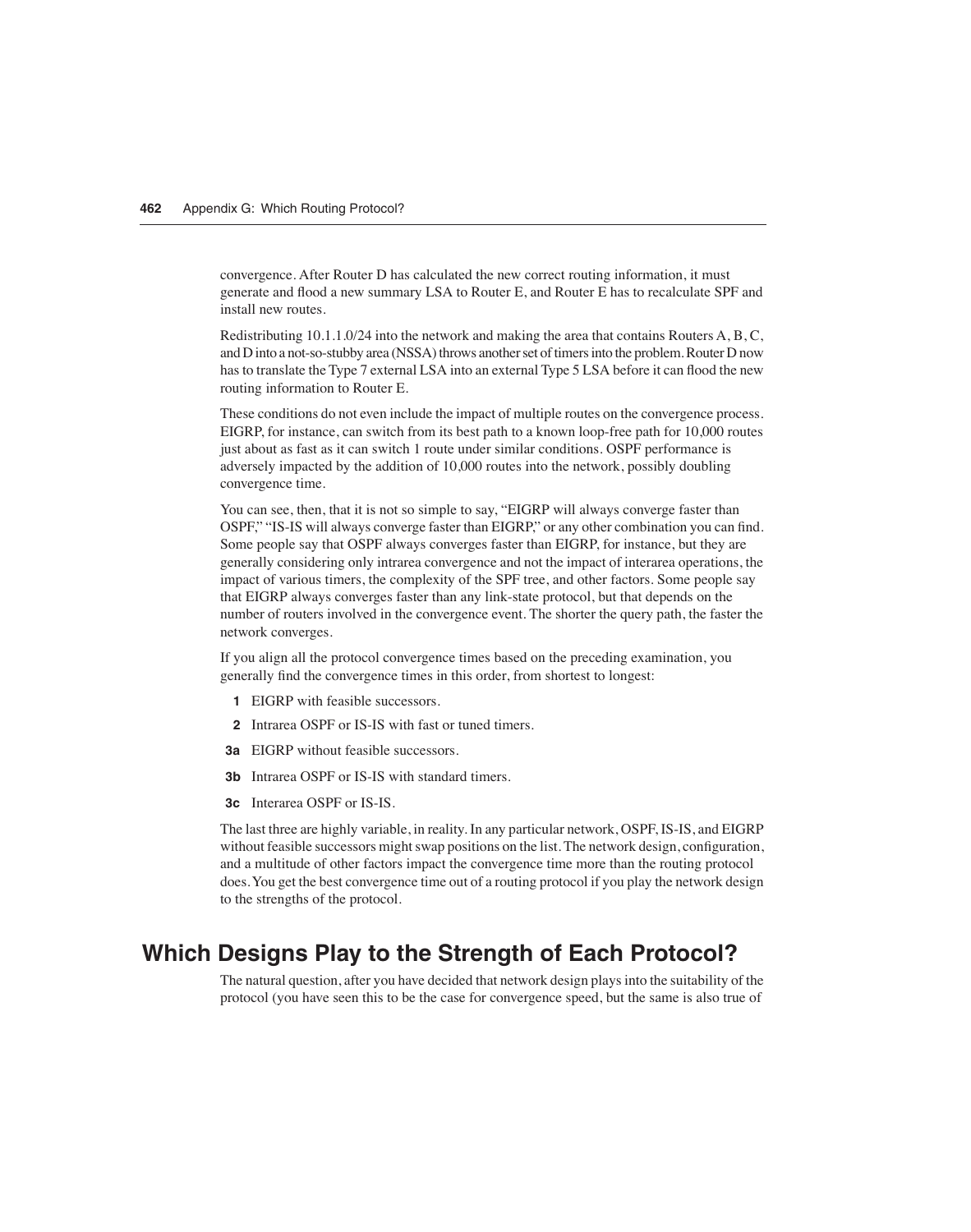any other factor you might consider for a given routing protocol, including management, troubleshooting, configuration, and so on) is this:

What sorts of network designs play into the strengths of any given routing protocol?

This is not an easy question to answer because of the numerous ways to design a network that works. Two- and three-layer network designs, switched cores versus routed cores, switched user access versus routed user access—the design possibilities appear to be endless. To try to put a rope around this problem, the sections that follow examine only a few common topological elements to illustrate how to analyze a specific topology and design and try to determine how a routing protocol will react when running on it.

The specific types of network topologies considered here are as follows:

- Hub-and-spoke designs
- Full mesh designs
- Highly redundant designs

After you consider each of these specific topology elements, you learn the general concepts of hierarchical network design and how each protocol plays against them.

#### **Hub-and-Spoke Topologies**

Hub-and-spoke network designs tend to be simple in theory and much harder in implementation. Scaling tends to be the big problem for hub-and-spoke topologies. The primary focus here is the capability of a routing protocol to maintain a multitude of routing neighbors and to converge to massive network events in an acceptable amount of time. Assume, throughout this section, that you are always dealing with dual-homed hub-and-spoke networks, as Figure G-2 illustrates.



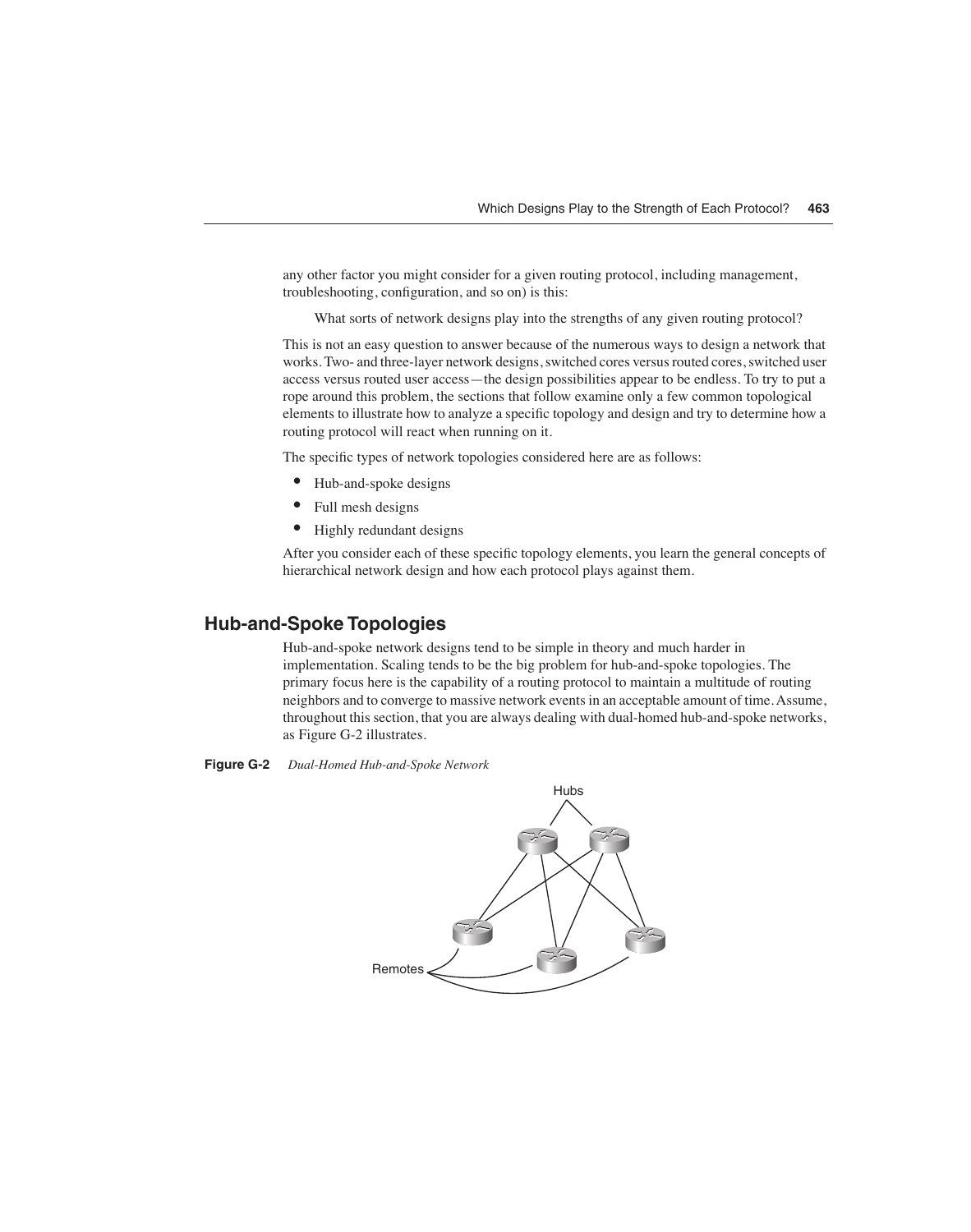Start by considering the following simple question:

How many spokes or remote routers does it take to really start stressing any routing protocol that is running over a hub-and-spoke network design?

The answer to this question always depends on various factors, including link speed and stability, router processing speed and packet switching speeds, and other factors. However, general experience shows that a high-speed router (in terms of processing power) with reasonably good design supports at least 100 remote sites with any modern routing protocol.

When considering network designs in which hundreds of remote sites are available, however, you need to use special techniques with each protocol to scale the number of remote sites attached to a single pair of hub routers. Look at each protocol to see what types of problems you might encounter and what types of tools are available to resolve those problems:

- OSPF floods topology information to each router within an area and summaries of reachability information into the area. You can place all the remote site routers into one or more OSPF *stub areas*, which cuts down on the amount of information flooded out to each remote site. Any change on a remote site is still flooded to every other remote site within the same area. For that reason, the design becomes a tradeoff between the number of areas that you want to manage and that the hub routers support and the amount of information that you can flood through the low-speed links connecting the remote stub sites.
- IS-IS also floods information to each router within an area. It does not, by default, flood information from the core of the network (the L2 routing domain) into each area. Again, you still face the tradeoff of how many level 1 routing domains you want to support at the hub routers versus how much information you can flood toward each remote router.
- The primary factor in determining scaling and convergence time in an EIGRP hub-andspoke network is the number of queries the hub router needs to generate or process when the network changes, and the number of updates the hub router needs to generate toward the remote. Normally, if a hub loses several routes, for instance, it needs to generate queries for each of those routes to each of the remote sites. The remote sites then query the other hub router, which must process and reply to each of the queries. If the number of routes is high, this can be a processor- and memory-intensive task, causing the network to converge slowly, especially if the links between the remote sites and the hub routers are low speed. In this situation, you can summarize routers at the core toward the remote routers and block the routing information transmitted up toward the core routers. You can also cut down on the query range into the hub-and-spoke network dramatically. EIGRP, however, also provides a special operational mode for the remote sites; you can configure the remote sites as *stubs*, which indicates to the hub routers that the remote sites are never used for transiting traffic. If the remote sites are configured as stub routers, the hub router never queries them for lost routes, and the scaling properties change dramatically.

EIGRP, in theory, scales much better in a hub-and-spoke topology—and this is true in real networks, too. You often find EIGRP hub-and-spoke networks that have more than 500 remote sites attached to a pair of hub routers, over low bandwidth links, in the wild. In contrast, you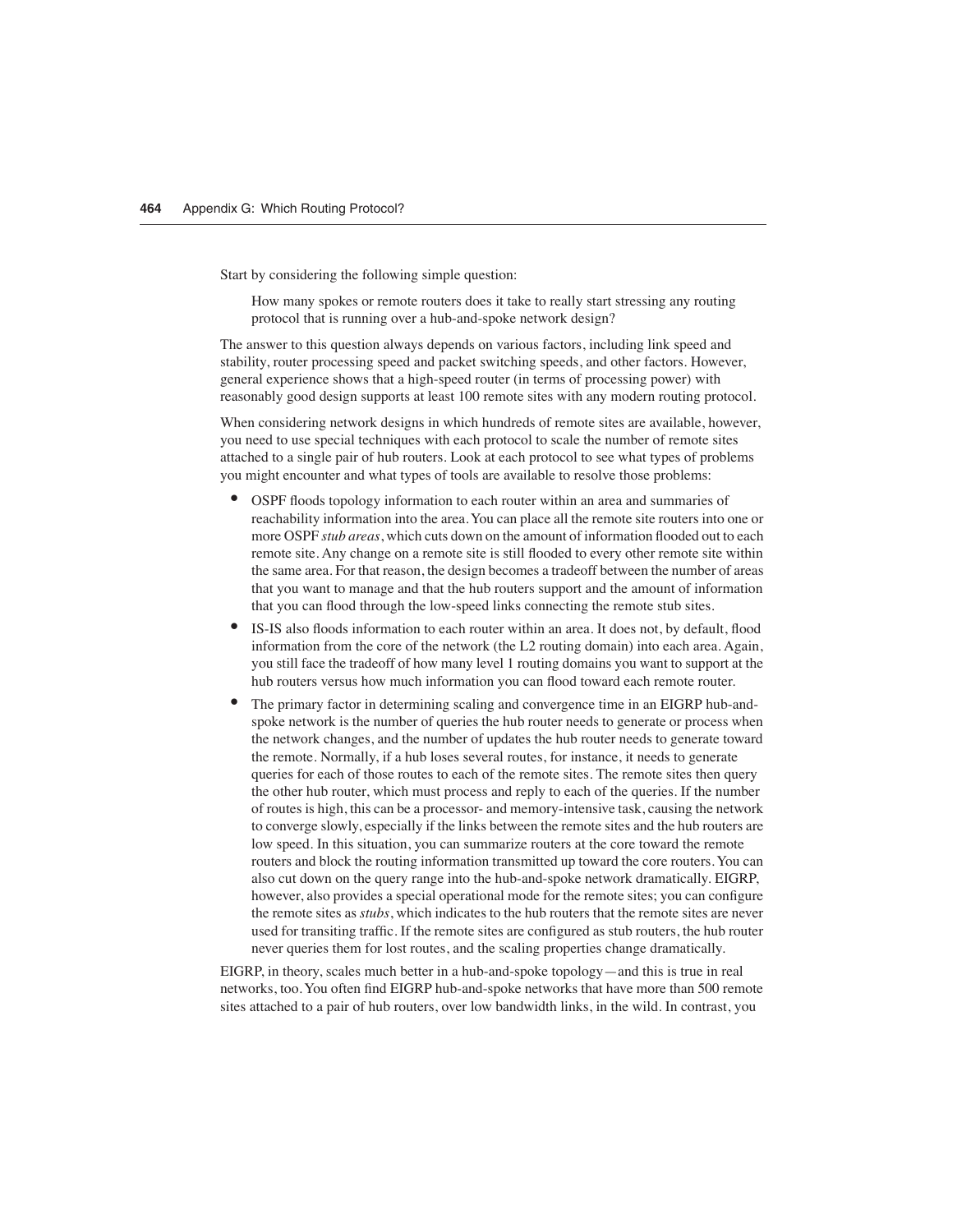tend to see OSPF and IS-IS hub-and-spoke networks top out at around 200 remote sites, even if higher bandwidth links are involved.

#### **Full Mesh Topologies**

Full mesh topologies are a less common design element in networks, but they are worth considering because the scaling properties of a routing protocol in a full mesh design indicate, to some degree, the scaling properties of the same protocol in a partial mesh design. You can think of a full mesh topology as a special case of a partial mesh topology. Again, look at the challenges and tools that are available for each protocol. Use the network illustrated in Figure G-3 throughout this discussion.

**Figure G-3** *Full Mesh Network*



- Each OSPF router sends topology information to each adjacent neighbor within an area (flooding domain). If Router A receives a new link-state advertisement (LSA), Router D receives three copies of this new LSA: one from Router A, one from Router B, and one from Router C. The Cisco IOS Software implementation of OSPF does have an option to control the flooding through a full mesh network, using the **database filter-out** command.
- IS-IS is similar to OSPF; each router sends topology information to each adjacent neighbor. Cisco IOS Software enables you to control flooding through *mesh groups*.
- Each router in an EIGRP network sends each of the routes it is using to forward traffic to each neighbor. In this network, Router D is going to receive three copies of any new routing information that Router A receives, one copy from Router A, one from Router B, and one from Router C. These three copies of the routing information might be the same, but they indicate reachability through three different next hops (or neighbors). Reducing the information propagated through the mesh is difficult, at best. You can filter these routing updates through some paths within the mesh to decrease the amount of information flooded through the mesh, but that also reduces the number of paths usable through the mesh for any specific destination.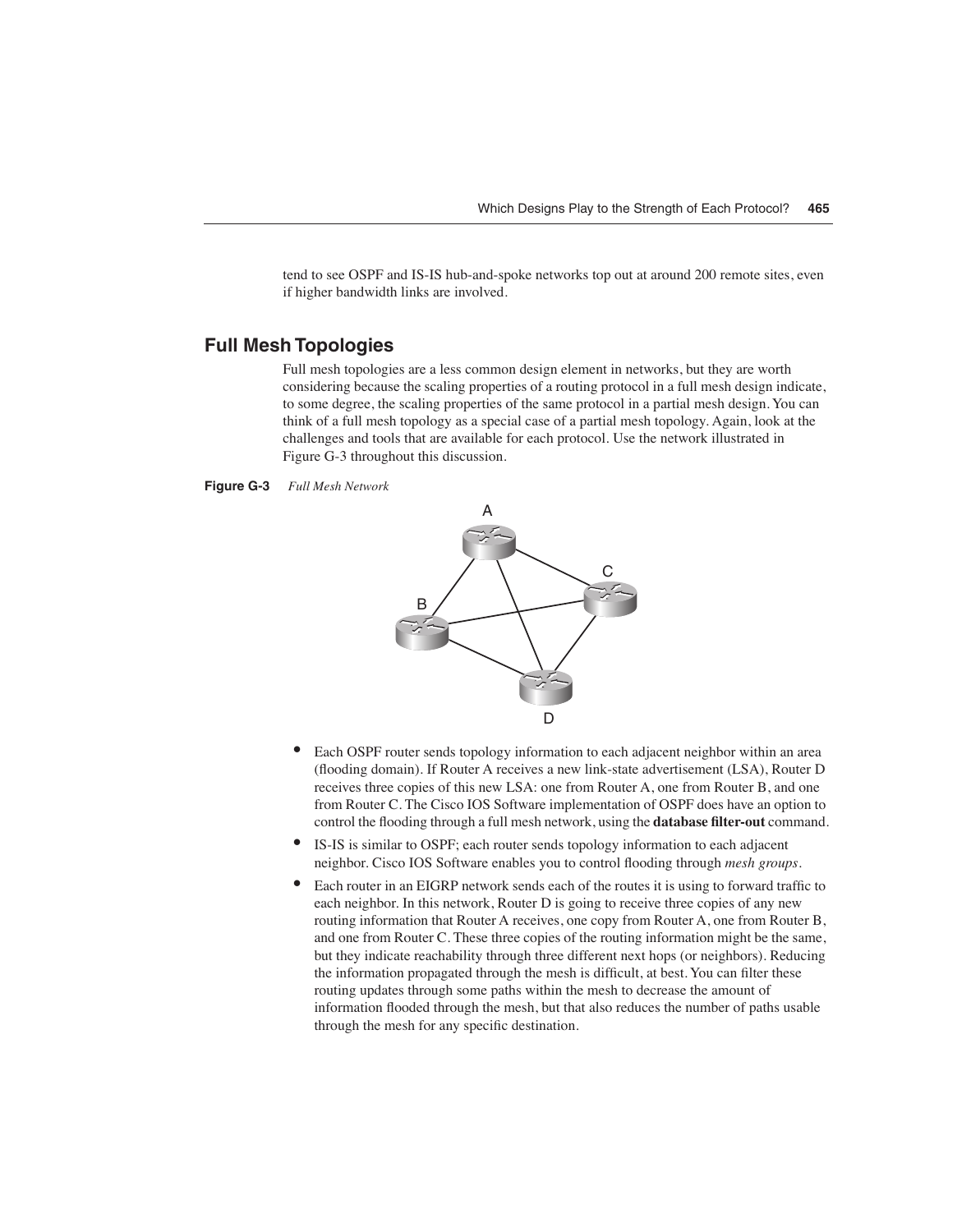OSPF and IS-IS flood extra information through a mesh topology by default, but you can use tools to reduce the amount of flooding in highly meshed topologies. EIGRP sends updates through each router in the mesh, but it is difficult to reduce the number of these updates unless you want to decrease the number of paths that the network actually uses through the mesh.

In the real world, OSPF and IS-IS scale better in highly meshed environments, especially if you implement flooding reduction techniques. This is a matter of scale, of course; networks that have a mesh network of 20 or 30 routers work fine with any of the three routing protocols. However, when the mesh starts surpassing this number of routers, the special techniques that OSPF and IS-IS offer to scale further can make a difference.

#### **Interaction with Hierarchical Designs**

Traditional network design is based on layers, either two or three, that abstract the network details into "black boxes" and divide functionality vertically through the network to make management and design easier:

- The two-layer model has *aggregation* and *core layers*, or *areas*, within the network.
- The three-layer model has *access*, *distribution*, and *core layers*.

How do these layered network designs interact with each protocol? Consider each protocol in turn.

OSPF splits flooding domains into areas that are separated by ABRs. Because every router within an area must share the same link-state database to calculate loop-free paths through the network, the only place that route aggregation can be performed is at an ABR. ABRs actually aggregate two types of information:

- Information about the topology of an area that is hidden from other areas at these border edges
- Aggregation of reachability information that can be configured at these border edges

This combination of route aggregation points and flooding domain boundaries in the network implies several things:

- In all three-layer network designs with OSPF, you should place the ABR in the distribution layer of the network.
- In all two-layer network designs with OSPF, you should place the ABR at the aggregation to core layer edge of the network.
- The most aggregation points that you can cross when passing from one edge of the network to the opposite edge of the network is two.

These topological limitations might not be major in smaller networks, but in networks that have thousands of routers, they could impose severe restrictions on the network design. Network designers and operators normally break up OSPF networks at this size into multiple administrative domains, connecting the separate domains through BGP or some other mechanism.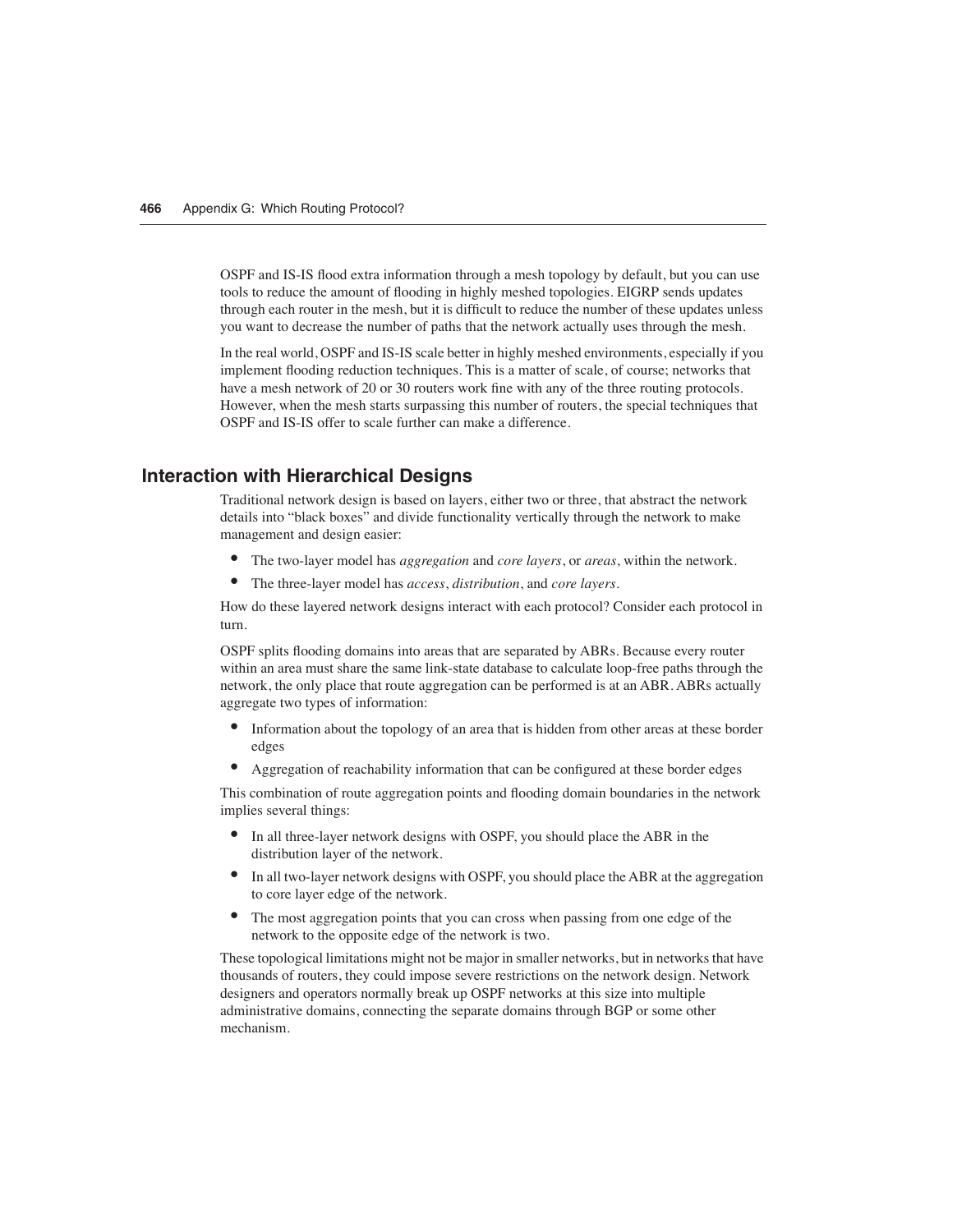IS-IS is similar to OSPF in its restrictions, except that IS-IS allows the core and outlying flooding domains to overlap. This introduces a degree of flexibility that OSPF does not provide, but you can still only aggregate routing information at the edges where two flooding domain meet, and you cannot build more than two levels of routing into the network.

EIGRP, as a distance vector protocol, does not divide the concepts of topology summarization and routing aggregation; topology beyond one hop away is hidden by the natural operation of the protocol. Figure G-4 illustrates the conceptual difference among EIGRP, OSPF/IS-IS, and RIP in terms of topology information propagated through the network.





If you examine the scope through which routing information is transmitted (or known) within a network, you find the following:

- The Bellman-Ford algorithm, used by the Routing Information Protocol (RIP) and the Interior Gateway Routing Protocol (IGRP), uses only information about the local cost to reach a given destination. If Router B is running RIP, it considers only the total cost of the path to reach a destination at Router E when deciding on the best (loop-free) path.
- Diffusing Update Algorithm (DUAL), used by EIGRP, considers the local cost to reach a given destination and the cost of each neighbor to reach the same destination when calculating which available paths are loop free. EIGRP uses an awareness of the topology that is one hop away from the calculating router.
- OSPF and IS-IS, which are link-state protocols, do not use information about the metrics of a neighbor; rather, they count on being aware of the entire topology when calculating a loop-free path. At a flooding domain border, OSPF and IS-IS act much like distance vector protocols. Router A does not know about the topology behind Router B; it only knows the cost of Router B to reach destinations that are attached to Router E.

Because topology information is hidden in the natural processing of EIGRP routing updates, EIGRP is not restricted in where it can aggregate routing information within the network. This provides a great deal of flexibility to network designers who are running EIGRP. Multiple layers of aggregation can be configured in the network. This means that moving from one edge of the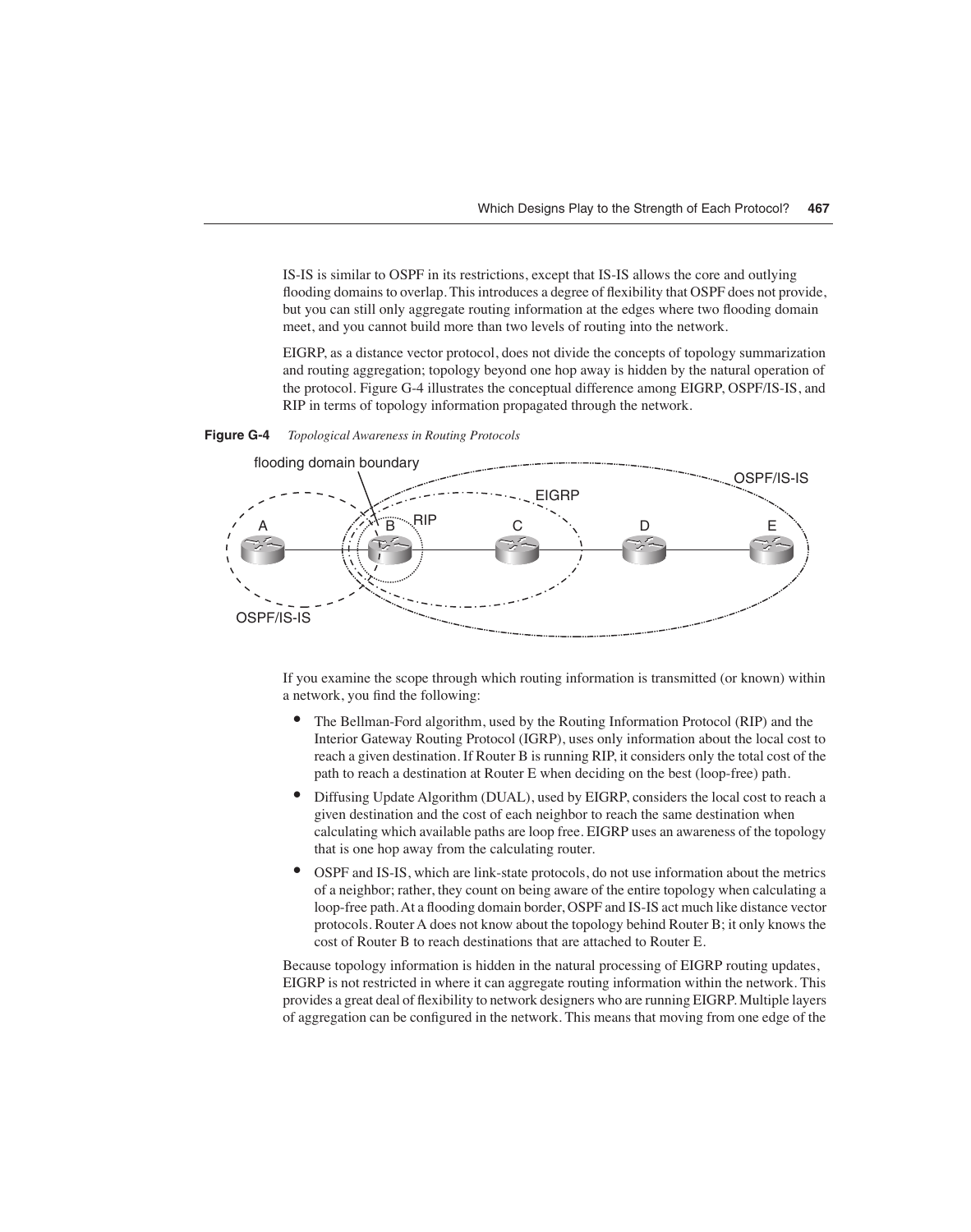network to the opposite edge of the network could mean encountering many more than two aggregation points.

The practical result of the EIGRP capability to aggregate routing information anywhere in the network is that many existing large-scale (2000 router and larger) networks run within a single EIGRP process or administrative domain. The feasibility of building networks this large is based on the capability to use route aggregation to divide the network into multiple layers, or sections, each acting fairly independently of the other. Although it is possible to build an OSPF or IS-IS network this large, designing and managing this network is more difficult because of the restrictions that link-state protocols place on aggregation points.

In general, up to some relative size, the protocols are relatively equal in their capability to work with hierarchical network designs. OSPF and IS-IS tend to be less flexible about where route aggregation can be placed in the network, making it more difficult, in some situations, to fit the network design and the protocol design together. EIGRP excels at fitting into hierarchical network design.

#### **Topological Rules of Thumb**

After examining these various network topologies and how each routing protocol tends to react, you can see that when a network does not reach the edge of a specific protocol capability on any given topology, any of the routing protocols is fine. If your network has a specific predominant topology type, however, such as large-scale hub-and-spoke or large-scale full mesh topologies, choosing a protocol to fit those topologies makes sense. You can always compromise in complex areas of your network design by making effective and stable topological design areas in which the routing protocol is really stretched to the edge of its capabilities.

## **What Are the Tradeoffs?**

In many networks, the final decision of which routing protocol is "best" comes down to these issues:

- **Convergence speed**—How important is convergence speed? How much flexibility do you have in the design of your network around convergence speeds?
- **Predominant topologies**—Does your network design have one dominant type of topology? Would a full mesh or large-scale hub-and-spoke topology benefit from running one protocol over another?
- **Scaling strategy**—Does your scaling strategy call for dividing the network into multiple pieces, or does it call for a single IGP domain, with the network broken up into pieces through route aggregation and other techniques?
- **Maintenance and management**—Which routing protocol fits the network management style of your day-to-day operations? Which one seems easier to troubleshoot and manage in your environment?